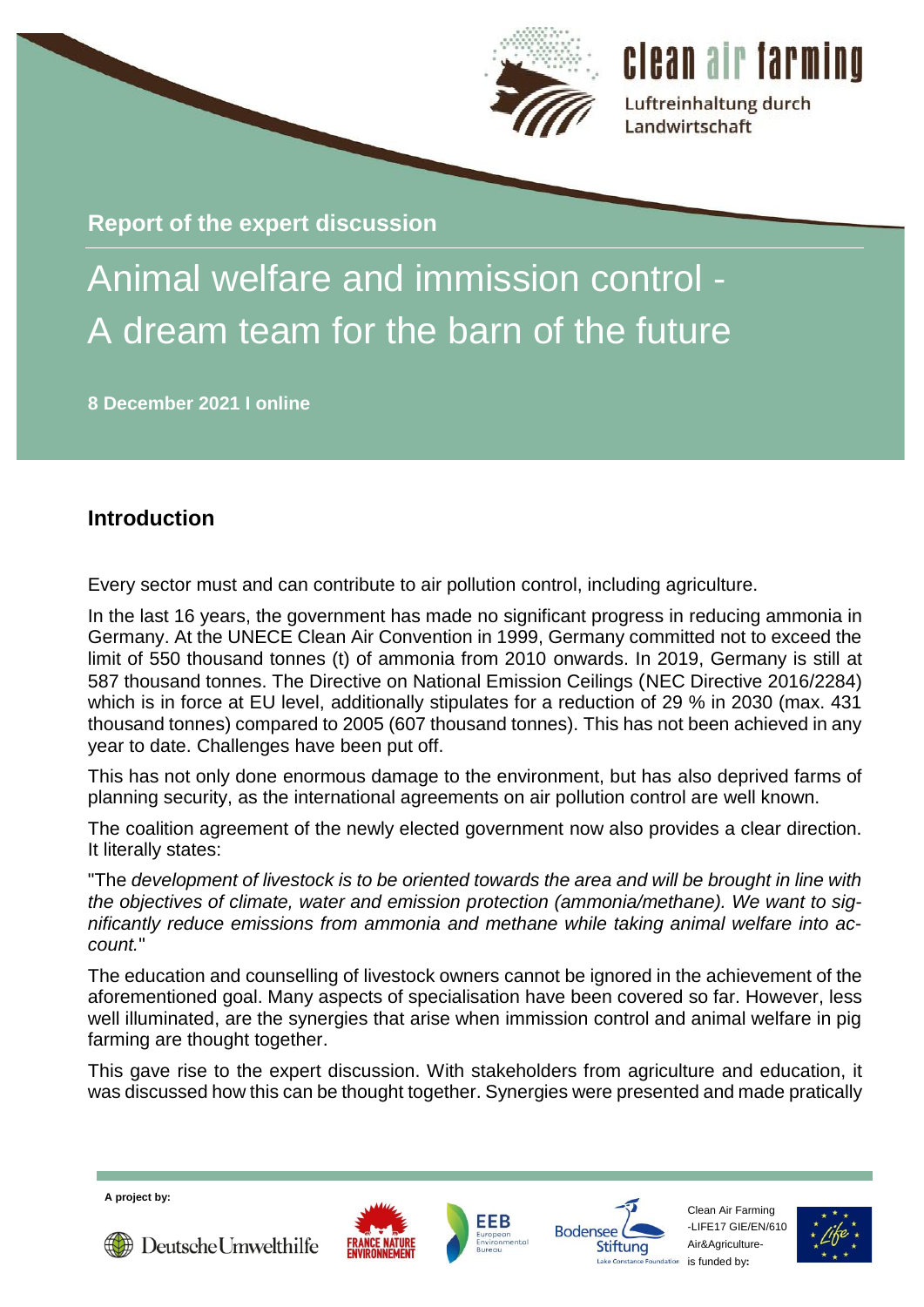tangible. Further education was conducted, and information was exchanged. This was done under the guiding question:

*"How do we jointly achieve a farmer-owned agriculture with more animal- and environmentally friendly, income-securing pig farming methods in Germany?"*

During the event, farmers, experts from science, non-governmental organisations and politics exchanged their opinions and views on pig farms with alternative husbandry systems, emission aspects of different husbandry methods and the importance of both aspects for future marketing concepts and producer pricing.

#### **Organiser**

Deutsche Umwelthilfe e.V. Federal Headquarters Berlin Hackescher Markt 4 10178 Berlin

#### **Contact**

Johanna Clintworth Project Assistant Nature Conservation Tel.: 030 2400867 - 731 E-mail: clintworth@duh.de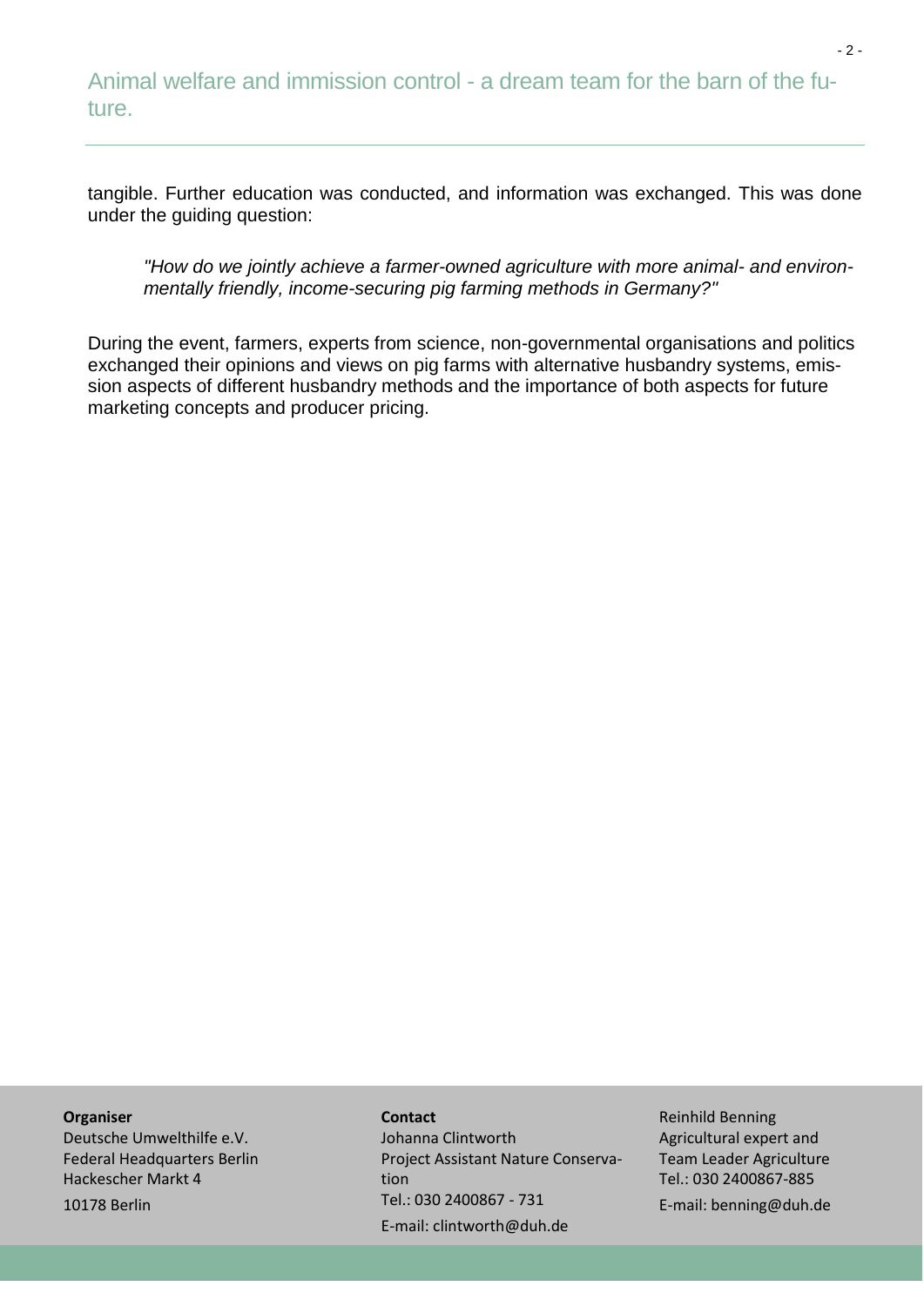# **Presentations**

# **Practical report from the barn: With fewer pigs in more animal-friendly barns to effectively minimise emissions and operate economically**

*Jochen Dettmer, farmer of a NEULAND farm and spokesman of the board of NEULAND e.V.*

- More space and structure should be given in the barns for pigs, as this increases the wellbeing of the animals
- Pigs are kept in groups on NEULAND farms, with outdoor exercise and straw, as well as pasture hutches for mother sows
- NEULAND farms are mostly below the BImSchG limits (Federal Immission Control Act) with regard to the size of the livestock
- NEULAND farms produce very low emissions because the manure is applied or stored directly and nitrogen is bound in the straw
	- Problem: if there are too many animals in a region, a regional burden is created. NEULAND farms can thus also run into difficulties in obtaining a permit
- It is now the duty of the new federal government to define how to proceed further
- Economic efficiency: NEULAND is a prime example. More expensive animal husbandry & higher animal welfare measures are only possible through higher prices; with the help of labelling, transparency is created that is perceived by consumers
- The inertia of the market also causes problems for NEULAND farms
- Background of the NEULAND stock ceilings and measurement results of the Immission values:
	- o Clear political statement to give small and medium-sized enterprises the chance to get on board
	- o The average of farms has become larger and larger
	- o Those who have good production shall survive
	- o Measurement results: Final results of the EMIDAT project are still pending, results from Hessen show excellence of open-front barns with good management compared to closed barns
- Explanation of the fodder origin and production at NEULAND farms:
	- o Genetically modified fodder has no place at NEULAND
	- o No soy components from feed from the developing countries (deforestation is consistently avoided);

At first this was laughed at: how do protein carriers want to be a good substitute; peas, beans, potato protein; in the meantime there are soy from cultivation regions in Europe that partly benefit from climate change (Danube soy)

o Requirement: 50% of feed must come from own farm

## **Organiser**

Deutsche Umwelthilfe e.V. Federal Headquarters Berlin Hackescher Markt 4 10178 Berlin

**Contact** Johanna Clintworth Project Assistant Nature Conservation Tel.: 030 2400867 - 731 E-mail: clintworth@duh.de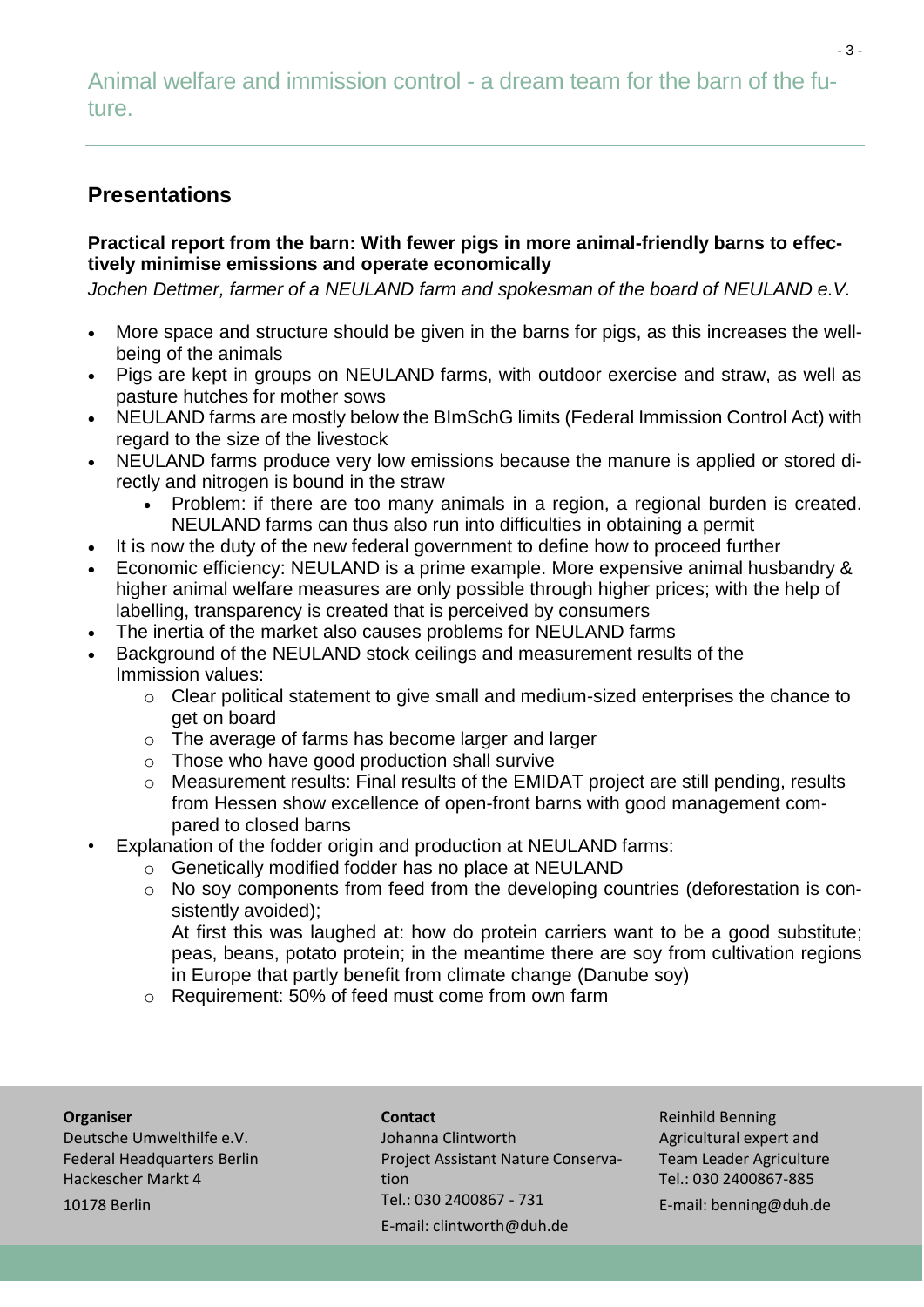# **From the sow to the fattener - How can the pigsty of the future ensure animal welfare and immission control at the same time?**

*Reinhild Benning, agricultural expert and team leader for agriculture at DUH, participant in the Building WG in the Borchert Commission*

- Factory farming is not wanted by society
- New government formed in Germany, with Cem Özdemir (Bündnis 90/Die Grünen) as new Minister of Agriculture
- Market is changing:
	- o Demand for meat in society is decreasing
	- o The food retailer's plan to phase out husbandry levels 1 and 2 by around 2030 in favour of husbandry levels 3 and 4 or organic farming
	- o EU directives on national emission ceilings NEC/NERC prompt ammonia reductions
- Compared to other animal categories, pigs are responsible for 20.2% ammonia emissions
- In pig farming, indoor pig housing is the largest source of ammonia emissions (Rösemann et al. 2021)
- National Assessment Framework for Animal Husbandry Procedures (NBT): In 2004, a project was launched on behalf of the Minister of Agriculture Renate Künast, in the course of which more than 140 animal husbandry procedures were evaluated with regard to their environmental and animal welfare impacts. The assessment framework is available as a [database on the web,](https://daten.ktbl.de/nbr/postHv.html?selectedAction=init) but has hardly been used so far. The results of the evaluation in the NBT show which livestock farming methods have synergies between animal welfare and environmental protection or air pollution control
- Within the framework of the decisions of the Technical Instructions on Air Quality Control (T.A. Luft), movement has come into the debate
- Efforts: Animal welfare and emission control are equally important and should be taken into account in building permits
- Especially in pig farming, it is possible to combine animal welfare and ensure emission control
- LUFA studies show: Open front barn with separate functional areas particularly interesting for emission control
- Pigs have innate cleanliness behaviour that can be trained to reduce the emitting surface per animal and move it to the outside. This greatly reduces ammonia emissions.
- With regard to methane, there is much to be gained in manure management and by reducing the number of animals
- The better faeces and urine are separated, the more emissions can be reduced
- Animal welfare barns do not stink, which is important for farms near villages
- Within the framework of the Borchert Commission, a definition of low-emission animal welfare housing was developed:

## **Organiser**

Deutsche Umwelthilfe e.V. Federal Headquarters Berlin Hackescher Markt 4 10178 Berlin

**Contact** Johanna Clintworth Project Assistant Nature Conservation Tel.: 030 2400867 - 731 E-mail: clintworth@duh.de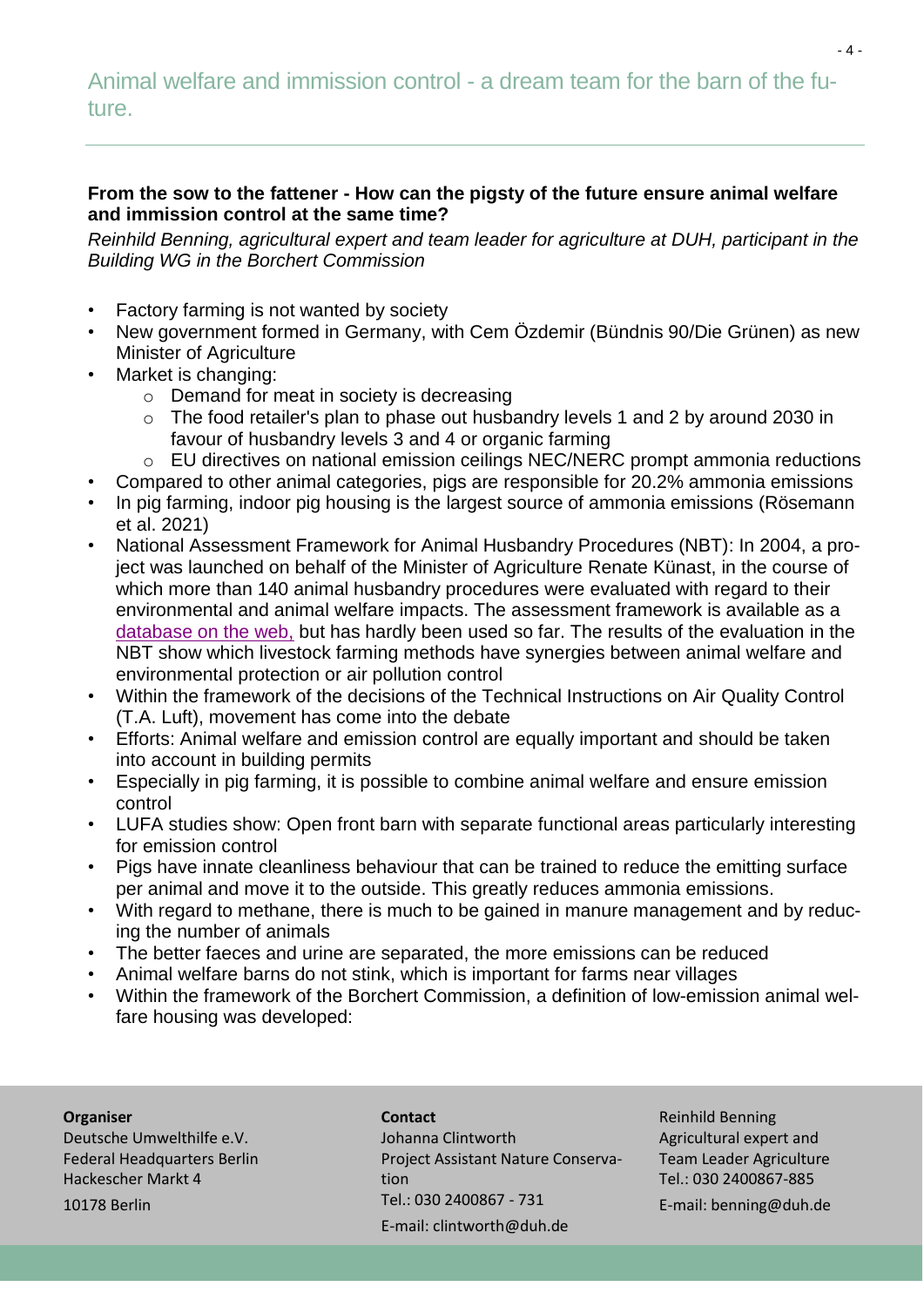- o **Working Paper of the AdHoc AG Borchert Commission ["Immission Control](https://www.clean-air-farming.eu/downloads-und-links?tx_downloads_download%5Baction%5D=show&tx_downloads_download%5Bcontroller%5D=Download&tx_downloads_download%5Bitem%5D=80&cHash=892fac5e40049fb3672849b5dc720a2f)  [and Animal Welfare"](https://www.clean-air-farming.eu/downloads-und-links?tx_downloads_download%5Baction%5D=show&tx_downloads_download%5Bcontroller%5D=Download&tx_downloads_download%5Bitem%5D=80&cHash=892fac5e40049fb3672849b5dc720a2f), Authors: Federal Ministry for the Environment (BMU), Board of Trustees for Technology and Construction in Agriculture (KTBL)**
- o Separate functional areas are an essential criterion for emission protection and animal welfare

To be supplemented:

- o Straw should be compulsory with regard to occupational material and temperature regulation aid for the animals
- o Animal welfare in the event of fire must be ensured in addition
- o In DUH's view, the working paper **["Immission Control and Animal W](https://www.clean-air-farming.eu/downloads-und-links?tx_downloads_download%5Baction%5D=show&tx_downloads_download%5Bcontroller%5D=Download&tx_downloads_download%5Bitem%5D=80&cHash=892fac5e40049fb3672849b5dc720a2f)elfare"** with these additions can already be used in the *short term* as a guideline for approval authorities for the construction of animal welfare barns

#### **Organiser**

Deutsche Umwelthilfe e.V. Federal Headquarters Berlin Hackescher Markt 4 10178 Berlin

#### **Contact**

Johanna Clintworth Project Assistant Nature Conservation Tel.: 030 2400867 - 731 E-mail: clintworth@duh.de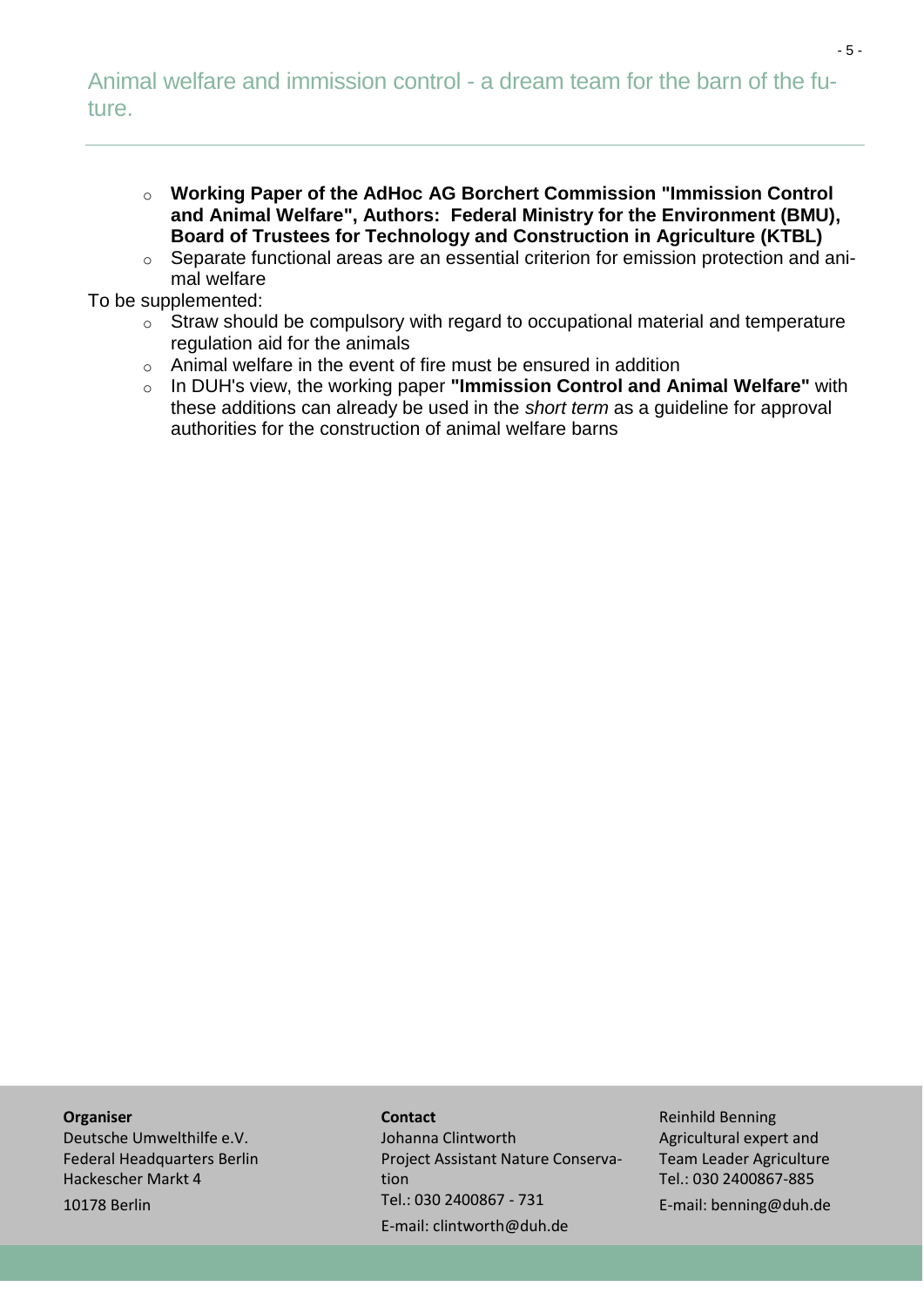## **The conversion of animal husbandry must not be at the expense of the farms: Immission control and animal welfare - a cost and producer price analysis**

*Christian Wucherpfennig, Chamber of Agriculture NRW, Haus Riswick Training Centre*

- Pig price trend between 1989 and 2021 remained roughly the same and not very affordable: Unification price 2. until  $8.12.2021 = 1.20$  EUR
- Disastrous for conventional pig farming
- How could conventional farms be given perspective?
	- Cost compensation options for farmers by:
		- o Increase in stocks: total stocks have remained the same, many have ceased to exist
		- o Performance improvement
	- Consequences for the pigs:
		- o Large livestock
		- o No littered lying area
		- o No separate functional areas
		- o No outdoor climate stimuli
		- o Boredom
- Example from an organic farm: you can offer vegetable leftovers and especially straw. This has always proven to be "wellness" for the pig: bedding increases well-being.
- Costs for the conversion of the livestock housing:
	- o Planned state animal welfare level 1:  $+15 \notin$  per fattener(small improvement)
	- o Planned state animal welfare level 2: +30 € per fattener(small improvement)
	- $\circ$  Planned state animal welfare level 3 = husbandry form 4 of the trade:

 $+ 75 \in$  per fattener(real improvement)

Planned state animal welfare level  $3$  = husbandry form 4 of the trade:

- + 250€ / fattener(even more improvement)
- It is not desirable to convert 26 million pig places to organic farming in the future. What is needed a reduction in meat consumption and animal numbers
- Investments to reduce emissions: separate functional areas, optimal drainage, automatic slide gate manure removal, technical manure-urine separation, roofing of the run
- Final economic evaluation is not yet possible, as the measured values for the individual animal husbandry methods are not yet conclusively available. More information can be found [here](https://www.ktbl.de/themen/emidat)
- Currently, the organic pig price is decoupled from the conventional, extremely low price to the advantage of the converting farms
- Organic farming, such as Naturland, requires about twice as much working time, so that with half the number of animals the working time remains the same.
- The prices for more animal welfare must be paid by the consumer or taxpayer

#### **Organiser**

Deutsche Umwelthilfe e.V. Federal Headquarters Berlin Hackescher Markt 4 10178 Berlin

**Contact** Johanna Clintworth Project Assistant Nature Conservation Tel.: 030 2400867 - 731 E-mail: clintworth@duh.de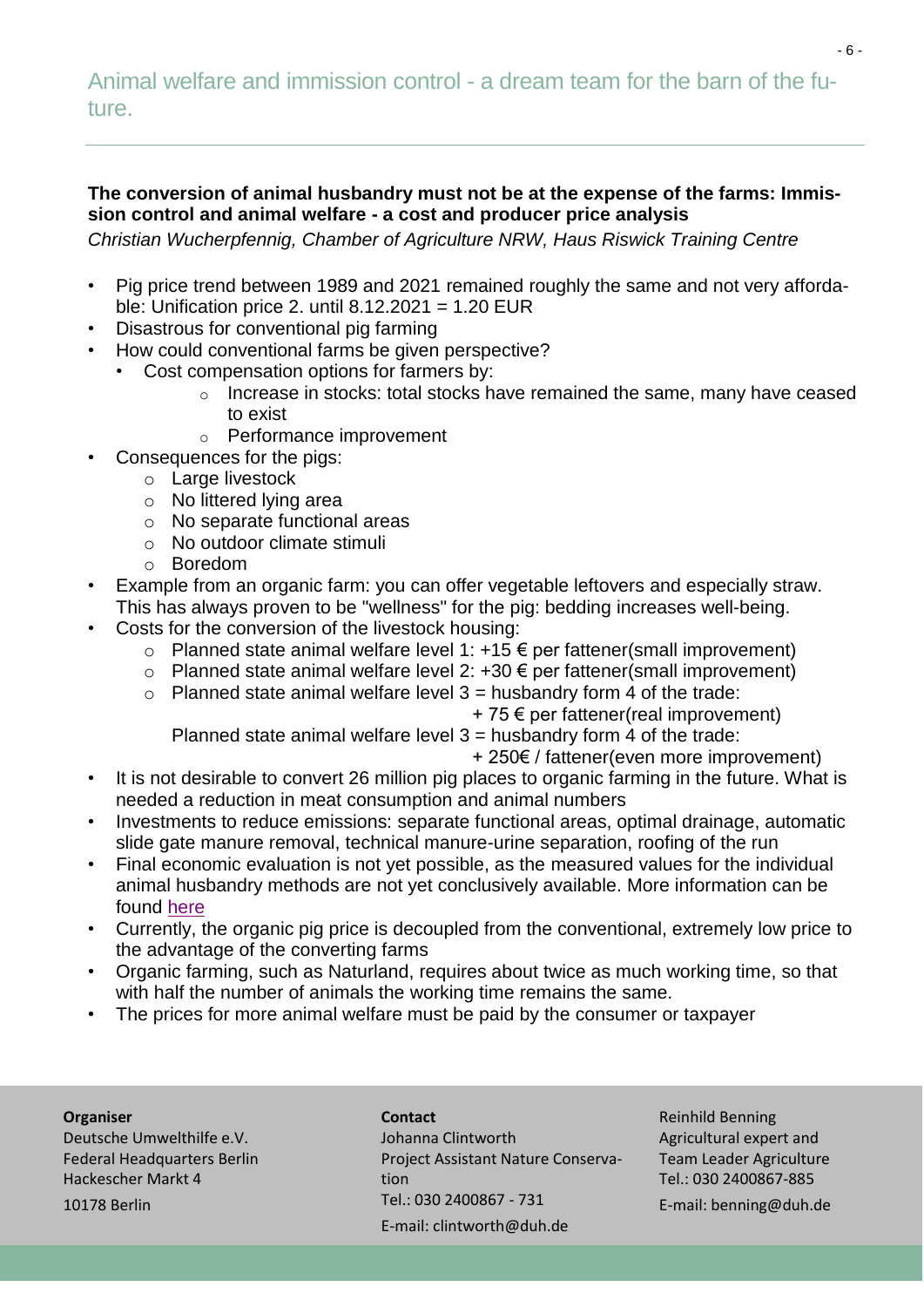# **Discussion**

The working paper of the AdHoc AG Borchert Commission "Immission Control and Animal Welfare" presented at the expert meeting triggered a lively discussion. Participants reported that up to now, the approval of barns with outdoor climate sectors has been very complicated in many cases. In some cases, approval authorities demand data that cannot be provided.

Answers gave guidance to data in the National Assessment Framework for Animal Husbandry, the [LUFA studies from Hessen](https://tierschutz.hessen.de/sites/tierschutz.hessen.de/files/EndberidchtAu%C3%9FenklimastallHessen23.01.2020_0.pdf) on open-front barns with separate functional areas and the working paper of the AdHoc-AG of the Borchert Commission, all of which describe the lower immission values of more animal-friendly husbandry methods. The next step would be for the federal government to legitimise the available data in the form of a guideline for licensing authorities.

Participants also pointed to the coalition agreement of the Federal Government, which provides for a testing and approval body for barns and barn facilities (type approval). This is initially about animal welfare, but there was consensus that this should be supplemented by immission control aspects, analogous to the approach of the KTBL assessment framework. It has been mentioned several times that a separation of faeces and urine is a particularly effective measure to reduce emissions. The animals should defecate and urinate mainly in the cooler area provided for this purpose, e.g. in the run, in order to use the lower outside temperatures to reduce the ammonia emission rate compared to e.g. warm housing. Underfloor technology for rapid removal of excrement, if necessary with separation of faeces/urine, was also mentioned as advantageous.

It was also reported that the animals should be given access to different climatic zones so that they have the opportunity to perceive climatic stimuli, which can be seen as an important contribution to animal health and welfare, among other things.

Furthermore, the sensitisation of the population regarding the issue of animal welfare and emission protection was pointed out, as well as the dynamics in legislation. The demand for meat from alternative husbandry systems is increasing and the [Federal Council](https://www.bundesrat.de/DE/plenum/bundesrat-kompakt/21/1005/59.html) has called for the further development of the Animal Welfare Ordinance, emission protection and labelling law in congruence with each other. In the public discussion, there are more and more calls for animals to be regarded as sentient living beings and not as mere objects of value creation.

It was mentioned several times that the costs for different barn systems depend on the existing building stock of a farm. With professional advice, it is nevertheless possible to calculate these costs.

## **Organiser**

Deutsche Umwelthilfe e.V. Federal Headquarters Berlin Hackescher Markt 4 10178 Berlin

**Contact** Johanna Clintworth Project Assistant Nature Conservation Tel.: 030 2400867 - 731 E-mail: clintworth@duh.de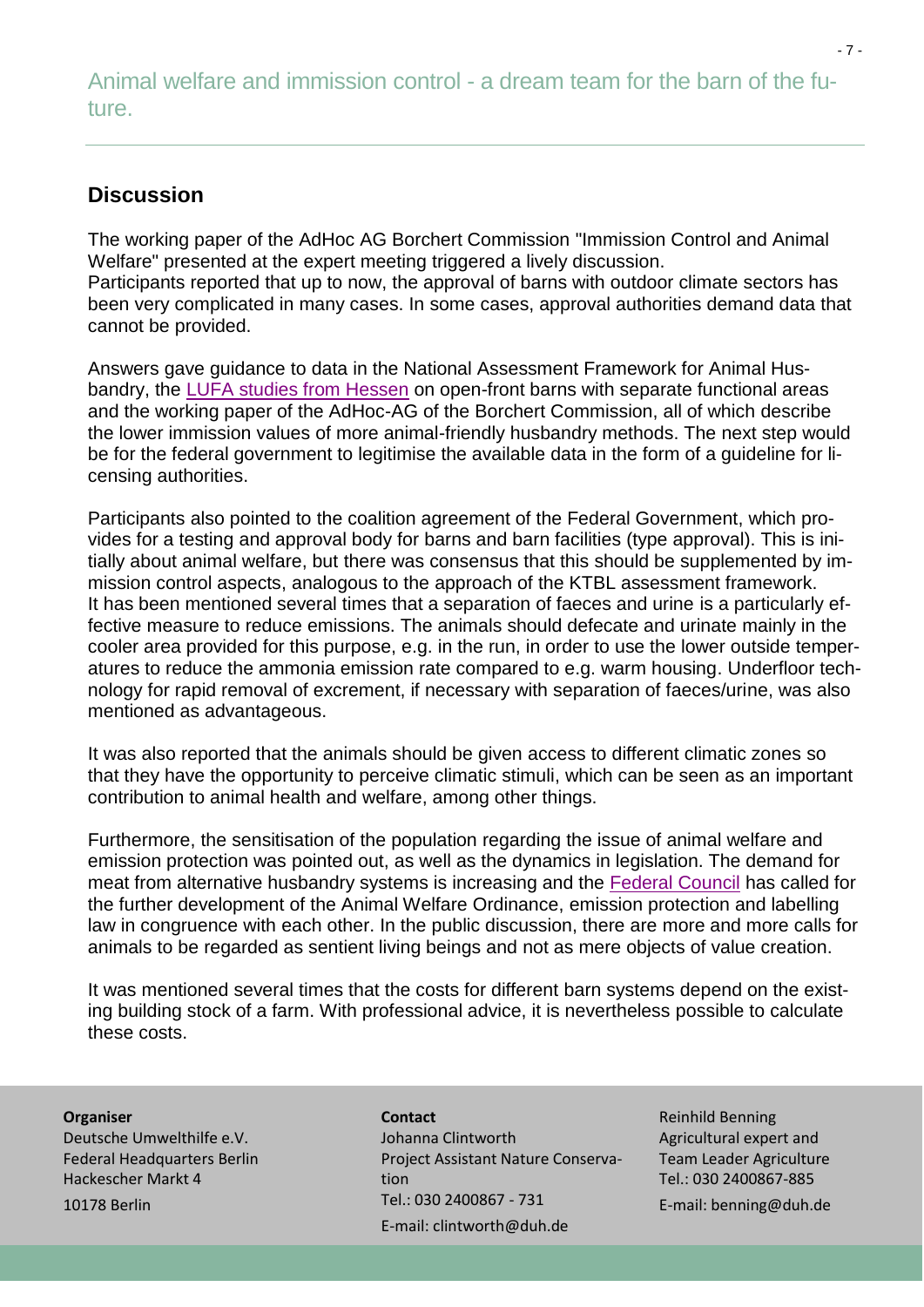Furthermore, the topic of diseases such as African swine fever and avian flu was mentioned during the discussion and which husbandry methods could minimise their dispersion. A case of African swine fever in a pig farm had recently become known, in which the animal keeper himself could have introduced the pathogen into his pig herd after hunting wild boar from another region. All in all, it is important to keep an eye on all transmission vectors. In animal welfare barns with closed systems and predominantly own feed, transport vectors could potentially be omitted. At the same time, the Friedrich-Löffler-Institute (FLI) recommends the installation of nets to prevent the entry of birds and wild animals. In essence, humans are considered to be one of the main factors for long-distance transmission (FLI 2021). Overall, precautionary measures against the transmission of disease agents such as ASF must be taken in all pig farming systems.

Overall, better animal health, lower antibiotic consumption and lower resistance rates were cited as characteristics of more animal-friendly husbandry systems, which can be substantiated using data from the annual BVL reports on antibiotics and zoonoses.

#### **Organiser**

Deutsche Umwelthilfe e.V. Federal Headquarters Berlin Hackescher Markt 4 10178 Berlin

#### **Contact**

Johanna Clintworth Project Assistant Nature Conservation Tel.: 030 2400867 - 731 E-mail: clintworth@duh.de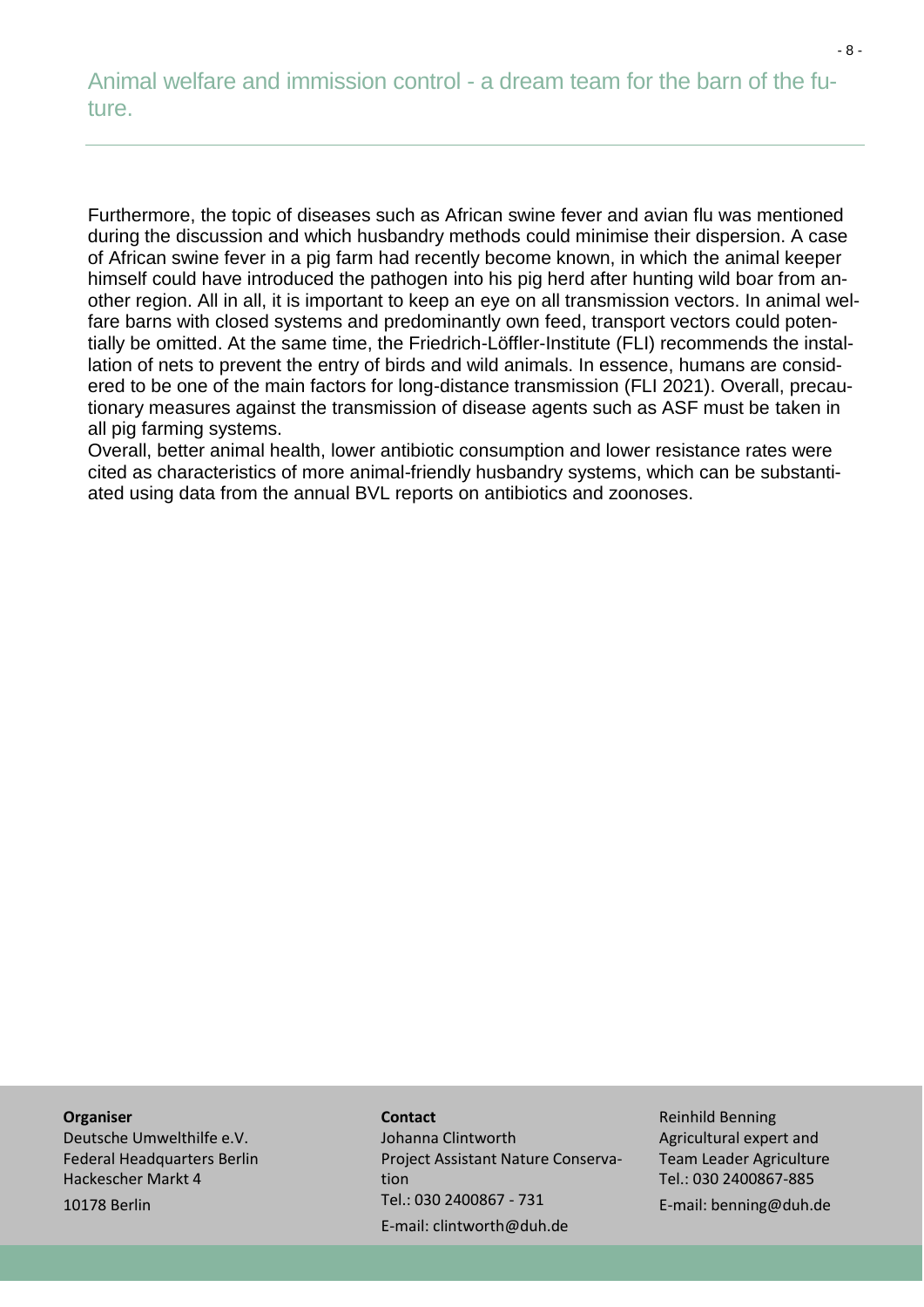# **Conclusion**

When converting livestock farming, animal welfare must be taken into account. However, it would not be sustainable to think of animal welfare without emission control, both can stand together successfully. During the expert discussion it was explained that there are synergies between animal welfare and emission control. The consistent separation of faeces and urine as well as open stalls have great potential for these synergies. An animal welfare label is desirable that helps to cover the higher costs in the barn due to increased space and labour requirements through higher prices in retail trade. The restructuring of animal husbandry with the necessary higher producer prices could and should also lead to a reduction in livestock.

Thus, the interaction of animal welfare and emission control also serves planning reliability. The conversion of pig farming no longer has to wait. The solutions already exist. Politicians are now called upon to act. The course has been set towards animal-friendly, low-emission, economically better and future-proof agriculture. Legislation that takes animal welfare and emission protection equally into account is possible and necessary. In this context, the licensing authorities and agriculture need clear guidelines. DUH, as a political environmental association, will take the many constructive suggestions from the expert discussion into future talks with the new federal government in order to contribute to a strengthening of farm animal husbandry and at the same time to the achievement of the NERC goals.

Nevertheless, it is important to mention that a change in the entire system is needed to equally ensure animal welfare and emission control. Agriculture, environmental organisations, consumers and political actors must all pull together. Transparency, further training for farmers, organic advisory services and the adaptation of building laws play a major role. The large number of small and medium-sized farms, which would hardly stand a chance if they were to continue as before, will gain new economic perspectives for the future if animal husbandry is restructured in a sustainable manner.

#### **Organiser**

Deutsche Umwelthilfe e.V. Federal Headquarters Berlin Hackescher Markt 4 10178 Berlin

## **Contact** Johanna Clintworth Project Assistant Nature Conservation Tel.: 030 2400867 - 731 E-mail: clintworth@duh.de